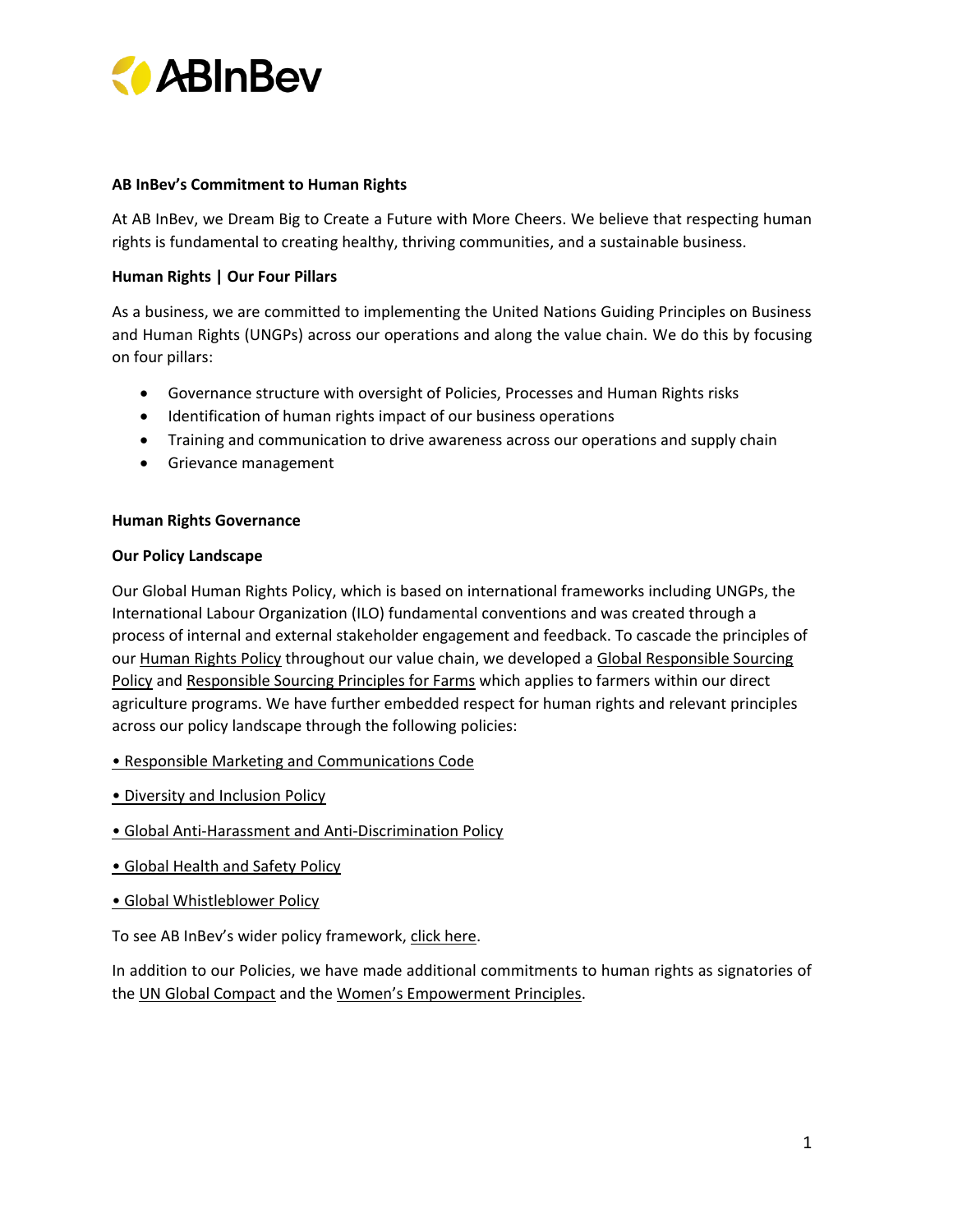

## **Governance Structure**

The Audit Committee assists the Board in its responsibility for oversight of, among other things, the Company's compliance with legal and regulatory requirements and the Company's risk management function which includes oversight of human rights. The Audit Committee is regularly updated on the Company's performance of its anti-discrimination and anti-harassment policies. As a result of these presentations and the feedback and guidance from the Board of Directors, we revise our policy provisions and training curriculum for employees as needed.

In addition, we have a global cross-functional Human Rights Steering Committee to provide greater visibility and collaboration on human rights topics. The Steering Committee provides strategic direction and enhances the level of visibility of our progress on human rights throughout the business and value chain. It brings together leaders from our Supply and Procurement, Legal, Corporate Affairs, Sustainability, Security and People teams and is chaired by our Global Vice President for Corporate Affairs. This committee structure reflects our belief that human rights must be a shared focus across the business and should not be the responsibility of one function or Zone.

In our zones, our Compliance Committees are responsible for the governance of human rights. These committees are chaired by the Zone Presidents and bring together cross-functional leaders within the respective Zones.

Responsibility for human rights is shared across our functions, this is based on the role of the function or team within the business, geographic scope and relevant human rights issues. For example, the Ethics & Compliance and People teams are responsible for ensuring that the Policies are communicated to all employees and that employees within our operations consistently meet expectations of each Policy. This is achieved through regular trainings, human rights assessments, investigations into reports of potential negative human rights impacts, and remediation plans. Our Ethics & Compliance teams coordinate across our functions to support the embedding of human rights practices.

Members of the Global Legal Compliance and ESG teams have performance targets tied to progressing our human rights due diligence across our operations and value chain, furthering our understanding of salient human rights issues and building internal capacity on human rights. Our Global Sustainable Agriculture Director also holds targets related to living income for smallholder farmers. In addition, every Zone-level Compliance team in our business has regional accountability for the application of our Global Human Rights Policy. Zone Compliance Directors in high-risk geographies have performance targets linked to the completion of country-level human rights due diligence. Our D&I team also carry targets on human rights, linked to the development of guidance for consideration of vulnerable groups within our business decision making and due diligence processes. In our Supply function our Global and Zone Safety Directors carry targets on safety. In addition, safety is a core element of our management system, Voyager Plant Optimization (VPO). Safety contributes towards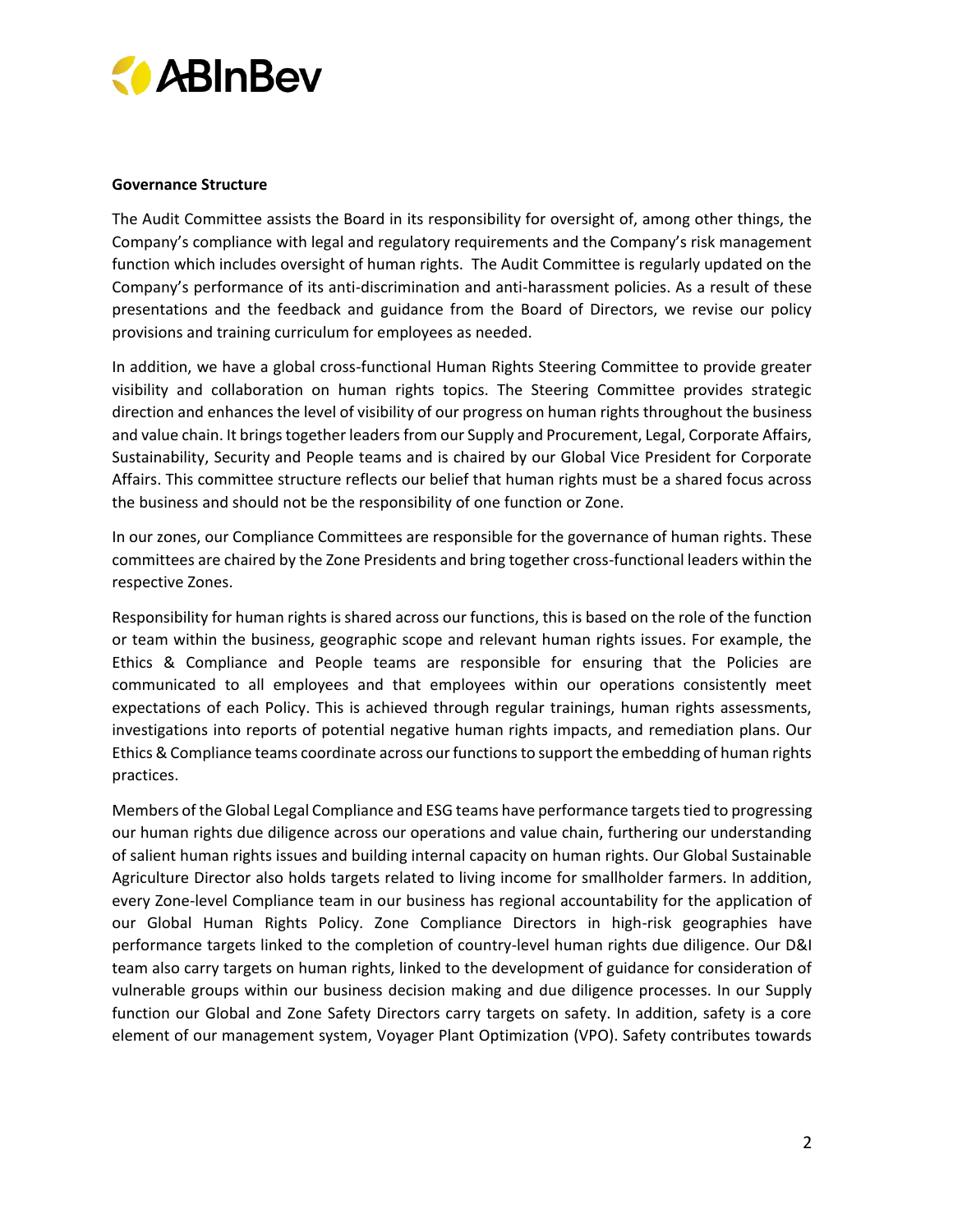

the overall performance score for the zone and individual operations, and our teams carry targets on the overall score.

#### **Identifying & Understanding Human Rights Impacts**

Through the work of the Human Rights Steering Committee in 2021, we improved visibility into the areas where our operations and value chain could impact human rights. We conducted human rights risk assessments that helped us identify salient human rights issues and analyzed findings based on human rights due diligence processes, data from our grievance mechanism and input from stakeholders; including through NGO, union reports and bilateral engagements and projects. We also worked with each of our zone teams to conduct regional human rights assessments taking into consideration the context of our countries of operation. Output from these exercises contributed to our risk assessment process. We will continue to work to improve our process, including by engaging with external stakeholders. Working with Shift, a leading human rights organization, we have developed a country-level human rights due diligence model, which we are rolling out to our operations.

In 2021, we developed and launched a new supplier risk management process that integrates core risk areas within our supply chain, including human rights risks. Suppliers representing over 30% of our global procurement spend were included in the pilot phase of the process. We understand that risks can emerge at any time during a relationship, so to improve our visibility of emerging issues in our supply chain, we have adopted the use of digital tools that monitor our key suppliers and flag potential human rights and labor-related issues. To support the implementation of our new risk management processes, we have enhanced our contract clauses around human rights, aligning them more closely with the UNGPs and clarifying our expectations beyond first-tier suppliers. We require all suppliers and business partners to comply with our Responsible Sourcing Policy. We have visibility of all our first-tier suppliers and have further mapped high risk supply chains to farm level.

#### **Training and Communication**

Our Human Rights Policy is the foundation of our approach, and our policy has been translated into 11 languages to drive understanding of employees and contractors, as required. Our policies are shared with colleagues through internal communications channels, which includes employee onboarding processes, and e-learning modules for human rights that form part of our on-going training curriculum for our colleagues. In 2020, we rolled out our online human rights awareness training to all employees from manager level and above. We have since complemented this with issue specific trainings including on discrimination and harassment for all employees. Our Responsible Sourcing Policy, Responsible Sourcing Principles for Farms and Responsible Marketing and Communications Code are communicated to our business partners during the contracting process and are included in our contract clauses. We have also provided specific training for our raw materials team, including those working with suppliers and agronomy teams who work directly with farmers.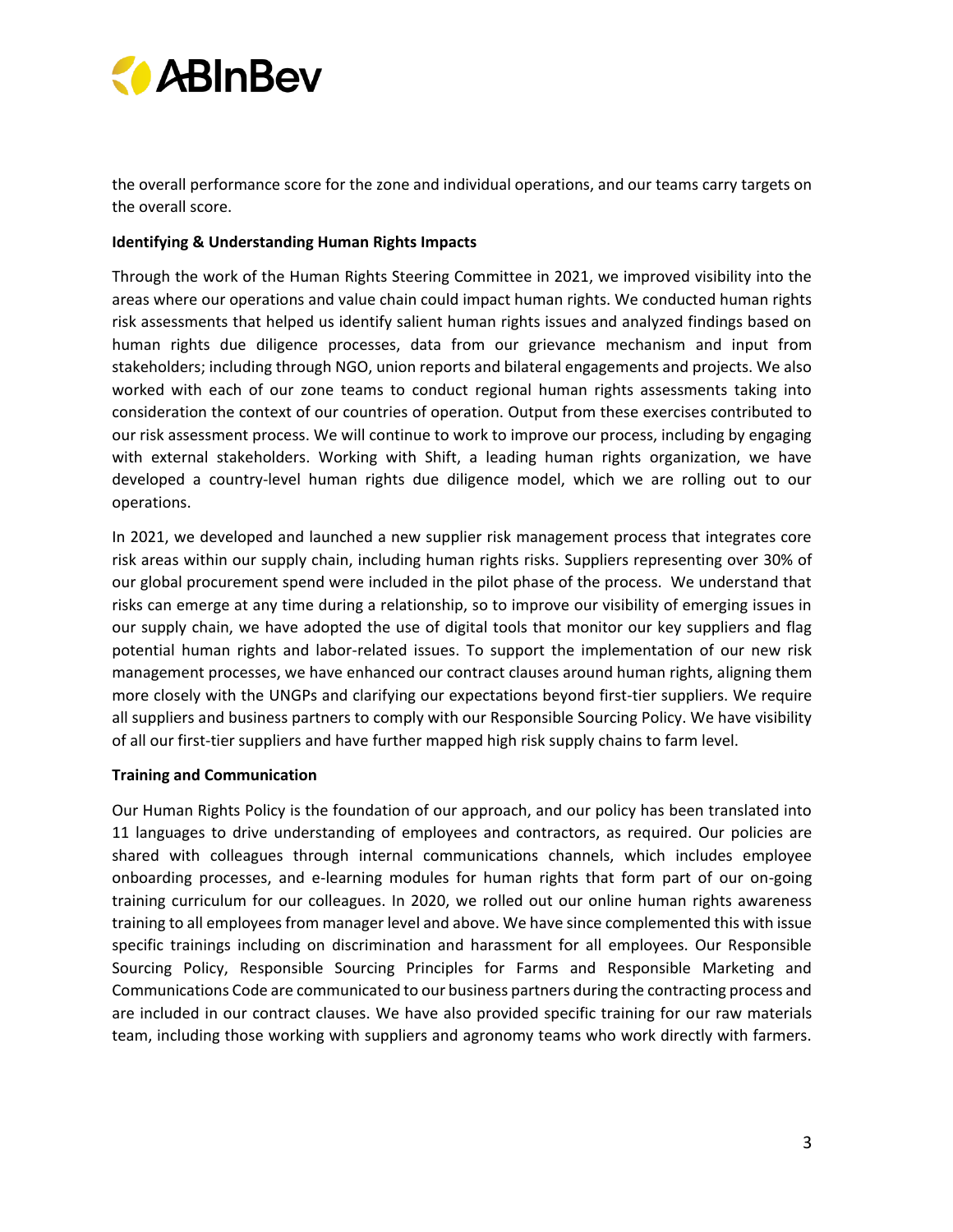

Our Compliance teams across all zones have been trained on key human rights principles and how they apply to our operations.

#### **Grievance Management**

When, despite our best efforts and intent, human rights issues emerge in our operations or our value chain, we are committed to taking prompt action to provide effective remedy and reviewing our processes to avoid recurrence. Our grievance mechanisms and reporting channels are available to all colleagues and business partners to raise human rights concerns or complaints, which supports our ability to identify and investigate potential human rights issues and to put in place relevant measures.

Under our Global Whistleblower Policy, no one may be restricted or impeded from exercising protected rights or otherwise disclosing information to law enforcement agencies, regulatory, or administrative agencies as permitted by law. Our Global Whistleblower Policy additionally reinforces our commitment to non-retaliation against those who raise concerns or complaints through our grievance mechanisms and channels. We also cooperate in good faith with state-based judicial and non-judicial mechanisms, which we believe can be an important part of the remedy actions.

In 2019, our team in India has worked in cooperation with the International Union of Food, Agricultural, Hotel, Restaurant, Catering, Tourism, Tobacco and Allied Workers' Associations (IUF) through voluntary participation in a mediation process held in compliance with guidelines from the Organisation for Economic Co-operation and Development (OECD). Following the successful mediation, an amicable resolution was achieved in 2020. During 2021, we continued to implement the agreed actions with oversight from an independent third party. The final report can be foun[d here.](https://economie.fgov.be/sites/default/files/Files/Entreprises/2nd-and-final-follow-up-statement-in-the-IUF-Ab-Inbev-Specific-instance.pdf)

#### **Stakeholder Engagement**

We conduct regular engagements with stakeholders on issues identified through our human rights risk mapping. In addition, when we conduct human rights-assessments we identify stakeholders and experts within the community, including but not limited to farmers community members, local government, unions, cooperatives, medical or educational professionals; stakeholders are selected based on local context and issues. For example, we engaged with farmers, health workers, cooperatives, and teachers in our value chain in Brazil, Zambia, and Uganda to help with studies into the role of children on farms. We also engaged with farmers, cooperatives, local government, community leaders and NGO representatives to help study living income in Uganda.

Within our own operations, we engage employees through a variety of channels including our annual employee engagement survey which includes questions relating to anti-discrimination, respect in the workplace, fair compensation, D&I, health & safety and non-retaliation. Employees are encouraged to participate in the confidential survey, the results of which are reviewed by our Chiefs as well as leaders of teams, with the focus on identifying how to improve employees experience of working at AB InBev. More information on our employee engagement survey can be found in our [ESG report.](https://www.ab-inbev.com/assets/pdfs/ABINBEV_ESG_2021_Final.pdf)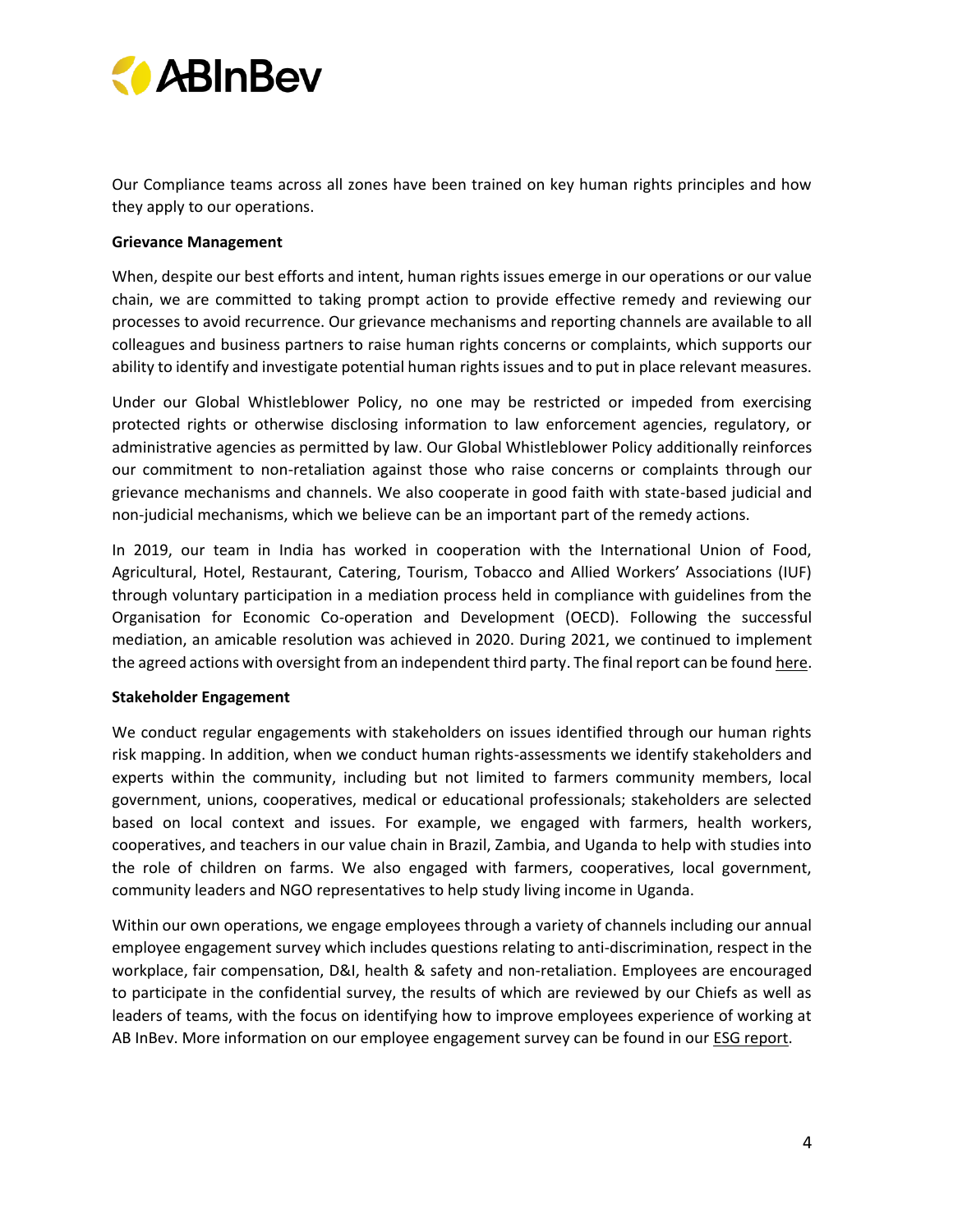

# **Our Work on Human Rights Issues**

## **Safety**

Our global safety team is committed to ensuring safe working conditions throughout the organization and embedding a culture where safety is not only a priority but a core value. Health and safety is central to our management system, Voyager Plant Optimization (VPO). VPO provides our teams and operations with a structure to embed safety and monitor performance. Health and safety risks are identified through a rigorous risk assessment process, which is supported by detailed procedures in our management system. This risk assessment process must identify specific hazards related to disability, gender or other factors which may impact safety considerations in order to define adequate risk mitigation measures. All zones are required to complete safety self-assessments in addition to audits that are conducted with our safety teams at least once every three years.

Our Supply function is accountable for overall health and safety performance within our own operations and have safety target setting processes and define safety strategies to be executed throughout the business. The Supply function closely monitors safety performance by holding monthly safety meetings and requiring detailed reports on strategy execution, severe incidents, fatalities, lost injury time (LTIs) and total recordable injuries (TRIs). To lead implementation of our health and safety program, we have a Global Safety Director for Supply and a Global Safety Director for Distribution, who are supported by Safety Directors in each of our zones with additional safety teams strategically deployed throughout each region.

In Europe, we have also taken steps to create more inclusive workplaces with the introduction of nonbinary bathrooms in key office locations. In our breweries we are working to re-locate women's bathrooms so they are as accessible from the workplace as men's.

We aim to continually improve our safety performance. For more information on our safety performance, visit ou[r ESG report.](https://www.ab-inbev.com/assets/pdfs/ABINBEV_ESG_2021_Final.pdf)

# **Circular Packaging**

We ran an implementation pilot of our Social Impact in Circular Packaging Framework, focused on understanding the needs of informal recycling collectors, with our teams in Brazil and Mexico, supported by Oxfam Business Advisory Service. The aim was to identify potential vulnerable groups involved in our recycling supply chains, understand the issues that they potentially face and create impact roadmaps specific to the context of each program.

#### **Agriculture**

We worked with partners in 2021 to conduct research in our Brazil, Zambia, and Uganda sourcing regions. The results highlighted interconnections between poverty and low incomes with negative human rights impacts related to farm safety, the role of children on farms and the continued impact